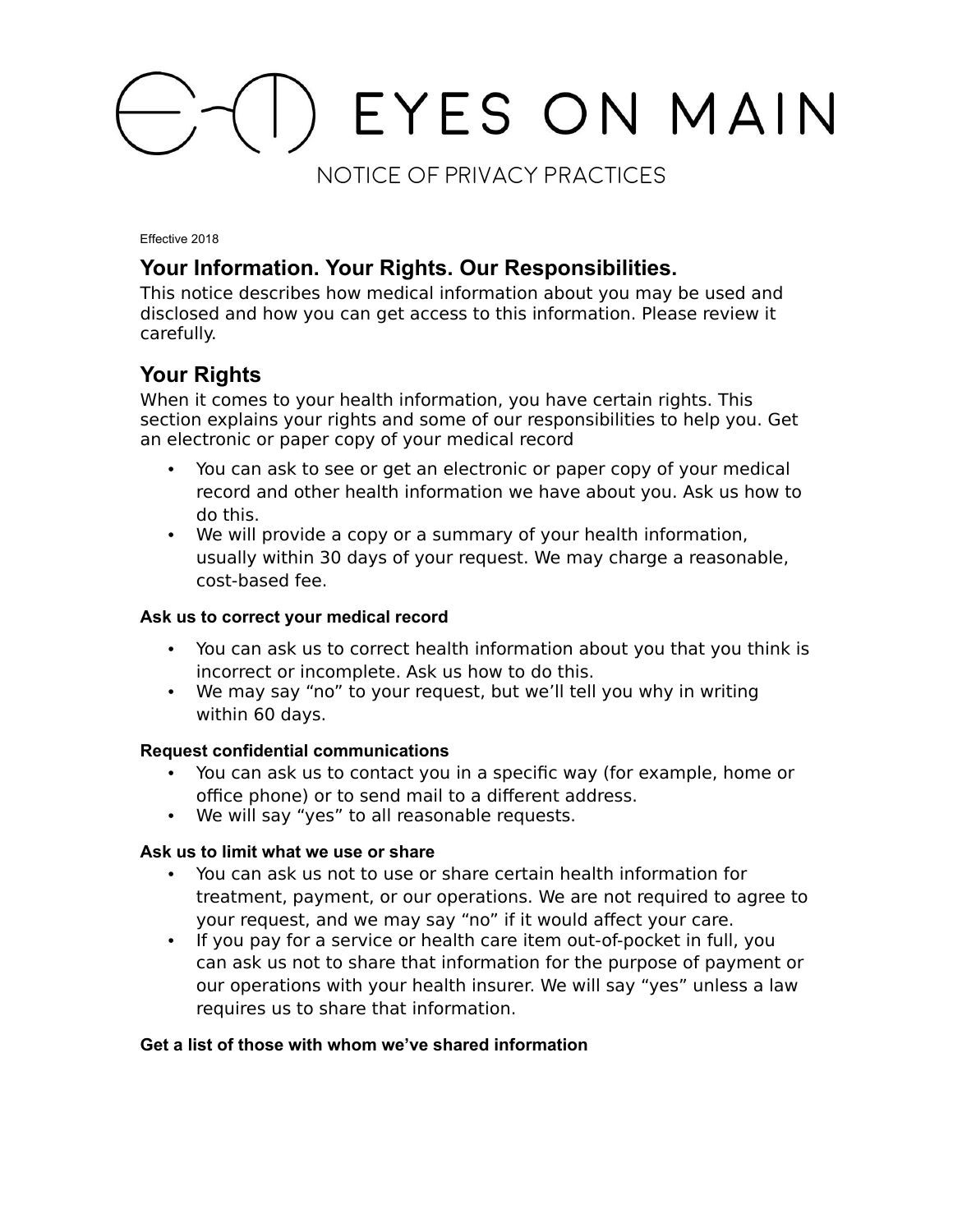- You can ask for a list (accounting) of the times we've shared your health information for six years prior to the date you ask, who we shared it with, and why.
- We will include all the disclosures except for those about treatment, payment, and health care operations, and certain other disclosures (such as any you asked us to make). We'll provide one accounting a year for free but will charge a reasonable, cost-based fee if you ask for another one within 12 months.

# **Get a copy of this privacy notice**

You can ask for a paper copy of this notice at any time, even if you have agreed to receive the notice electronically. We will provide you with a paper copy promptly.

# **Choose someone to act for you**

- If you have given someone medical power of attorney or if someone is your legal guardian, that person can exercise your rights and make choices about your health information.
- We will make sure the person has this authority and can act for you before we take any action.

# **File a complaint if you feel your rights are violated**

- **•** You can complain if you feel we have violated your rights by contacting us using the information on page 1.
- **•** You can file a complaint with the U.S. Department of Health and Human Services Office for Civil Rights by sending a letter to 200 Independence Avenue, S.W., Washington, D.C. 20201, calling 1-877-696-6775, or visiting www.hhs.gov/ocr/privacy/hipaa/complaints/.
- **•** We will not retaliate against you for filing a complaint.

# **Your Choices**

For certain health information, you can tell us your choices about what we share. If you have a clear preference for how we share your information in the situations described below, talk to us. Tell us what you want us to do, and we will follow your instructions.

In these cases, you have both the right and choice to tell us to:

**•** Share information with your family, close friends, or others involved in

# your care

- **•** Share information in a disaster relief situation
- **•** Include your information in a hospital directory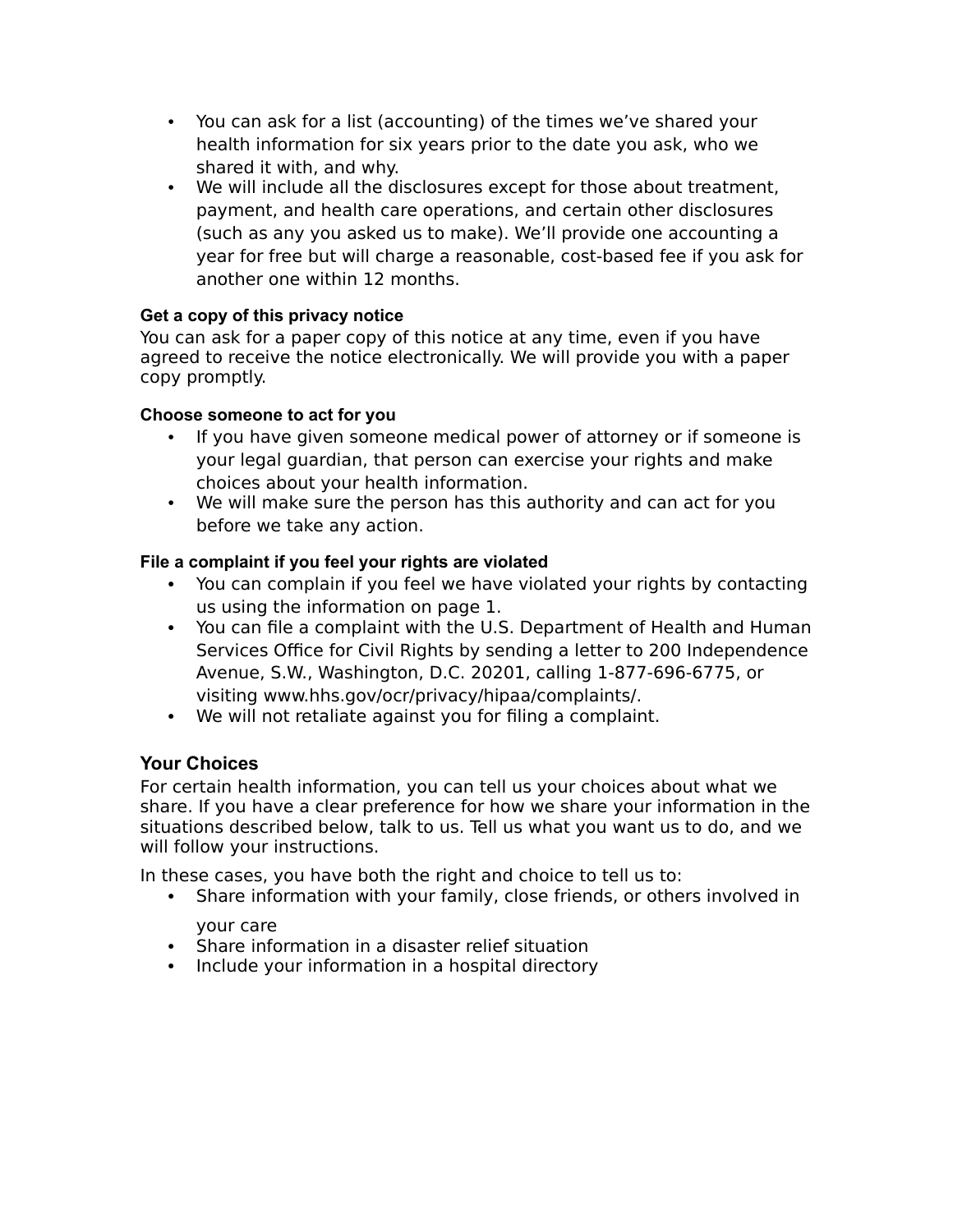If you are not able to tell us your preference, for example if you are unconscious, we may go ahead and share your information if we believe it is in your best interest. We may also share your information when needed to lessen a serious and imminent threat to health or safety.

In these cases we never share your information unless you give us written permission:

- **•** Marketing purposes
- **•** Sale of your information
- **•** Most sharing of psychotherapy notes

In the case of fundraising:

**•** We may contact you for fundraising efforts, but you can tell us not to contact you again.

# **Our Uses and Disclosures**

#### **How do we typically use or share your health information?**

We typically use or share your health information in the following ways:

#### **Treat you**

We can use your health information and share it with other professionals who are treating you.

Example: A doctor treating you for an injury asks another doctor about your overall health condition.

#### **Run our organization**

We can use and share your health information to run our practice, improve your care, and contact you when necessary.

Example: We use health information about you to manage your treatment and services.

#### **Bill for your services**

We can use and share your health information to bill and get payment from health plans or other entities.

Example: We give information about you to your health insurance plan so it will pay for your services.

#### **How else can we use or share your health information?**

We are allowed or required to share your information in other ways – usually in ways that contribute to the public good, such as public health and research. We have to meet many conditions in the law before we can share your information for these purposes. For more information see: [www.hhs.gov/ocr/privacy/hipaa/understanding/consumers/index.html](http://www.hhs.gov/ocr/privacy/hipaa/understanding/consumers/index.html)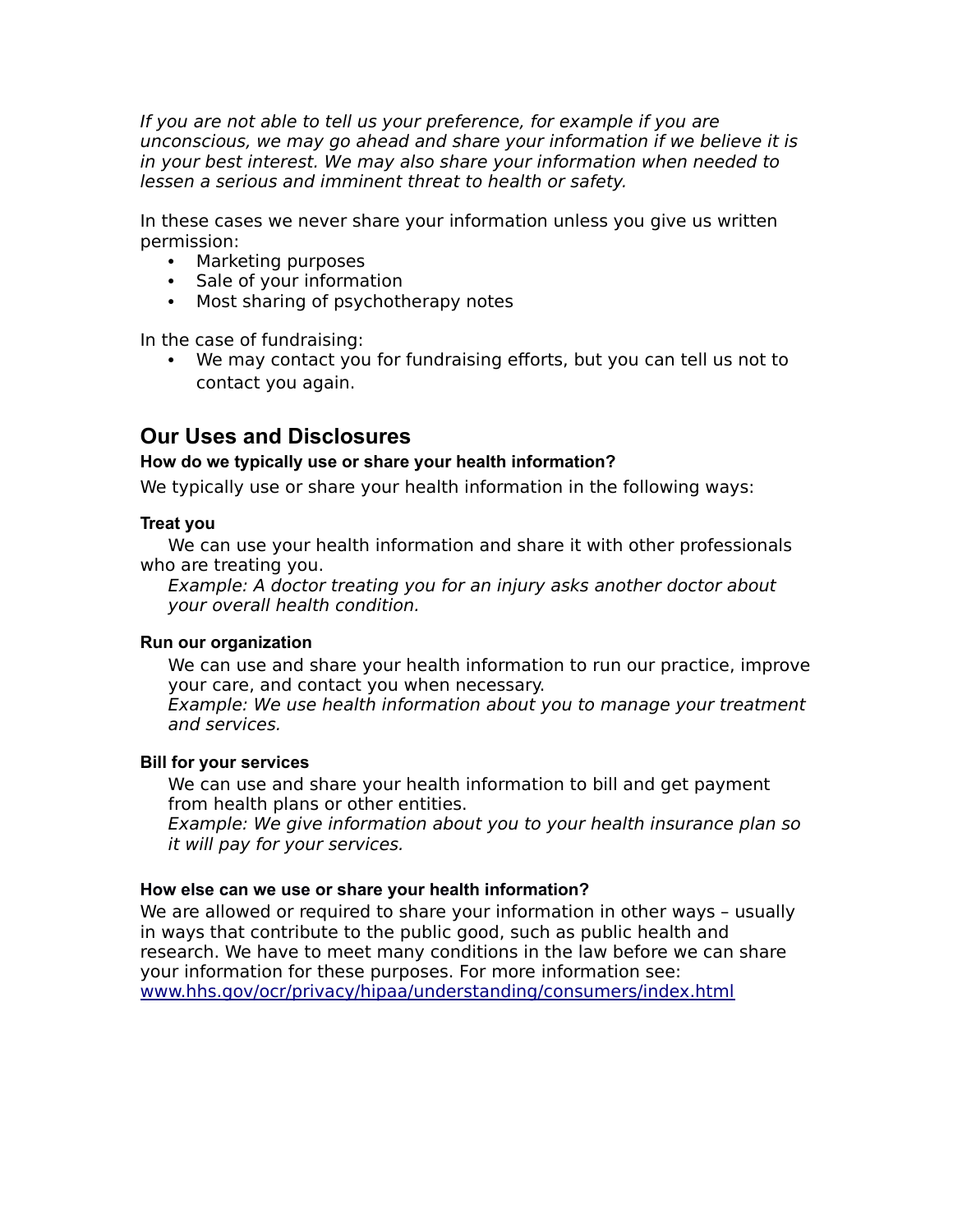#### **Help with public health and safety issues**

We can share health information about you for certain situations such as:

- Preventing disease
- Helping with product recalls
- Reporting adverse reactions to medications
- Reporting suspected abuse, neglect, or domestic violence
- Preventing or reducing a serious threat to anyone's health or safety

#### **Do research**

We can use or share your information for health research.

#### **Comply with the law**

We will share information about you if state or federal laws require it, including with the Department of Health and Human Services if it wants to see that we're complying with federal privacy law.

#### **Respond to organ and tissue donation requests**

We can share health information about you with organ procurement organizations.

#### **Work with a medical examiner or funeral director**

We can share health information with a coroner, medical examiner, or funeral director when an individual dies.

#### **Address workers' compensation, law enforcement, and other government requests**

We can use or share health information about you:

- For workers' compensation claims
- For law enforcement purposes or with a law enforcement official
- With health oversight agencies for activities authorized by law
- For special government functions such as military, national security, and presidential protective services

#### **Respond to lawsuits and legal actions**

We can share health information about you in response to a court or administrative order, or in response to a subpoena.

# **Our Responsibilities**

- We are required by law to maintain the privacy and security of your protected health information.
- We will let you know promptly if a breach occurs that may have compromised the privacy or security of your information.
- We must follow the duties and privacy practices described in this notice and give you a copy of it.